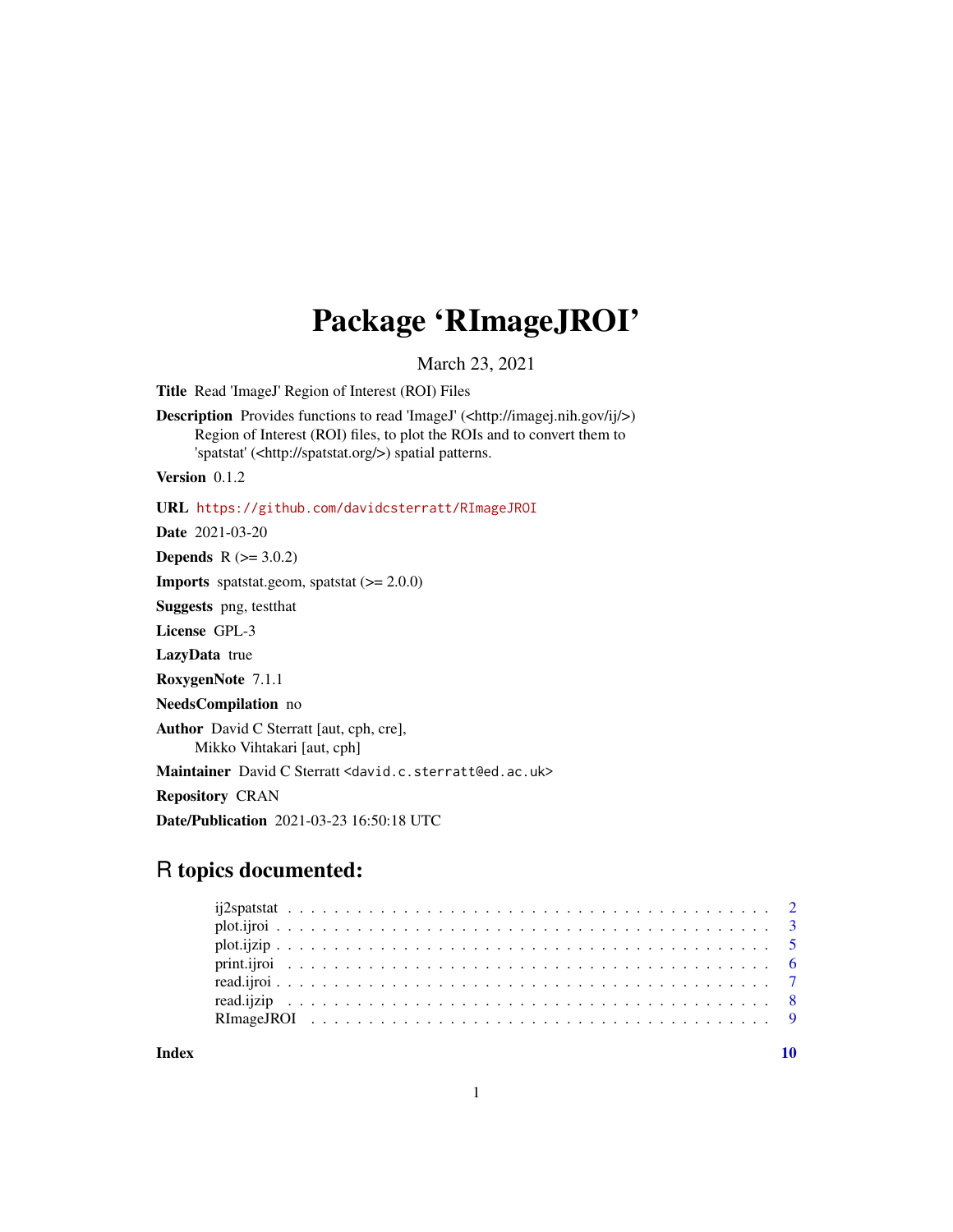## Description

Converts [ijroi](#page-6-1) and [ijzip](#page-7-1) objects to a list of [spatstat.geom](#page-0-0) spatial patterns.

#### Usage

```
ij2spatstat(
 X,
 window = NULL,
 pattern.type = NULL,
  unitname = NULL,
  scale = 1,
  return.type = FALSE,
  convert.only = NULL
)
```
#### Arguments

| χ            | i jroi or i jzip object to be converted.                                                                                                                                                                                                                                                   |
|--------------|--------------------------------------------------------------------------------------------------------------------------------------------------------------------------------------------------------------------------------------------------------------------------------------------|
| window       | the window for returned spatial patterns. Can be an owin object defining a com-<br>mon window for all returned patterns, a character string 'range' leading to a<br>common window based range of all returned patterns, or NULL (default) leading<br>to separate windows for each pattern. |
| pattern.type | a character string specifying the desired pattern type to be returned ("ppp",<br>"psp" or "owin"). Works only if X is an 'ijroi' object. Ignored otherwise. De-<br>faults to an appropriate pattern type depending on the ROI type (see 'Details').                                        |
| unitname     | Name of the unit of length for the resulting window(s) (see $owin$ ).                                                                                                                                                                                                                      |
| scale        | A numeric value defining the scale of photograph in pixels / unit name. Defaults<br>to $1$ .                                                                                                                                                                                               |
| return.type  | should the type of ROI object(s) be returned in addition to spatstat.geom spatial<br>patterns? Defaults to FALSE.                                                                                                                                                                          |
| convert.only | a character vector specifying the strType of ROI objects to be converted (see<br>plot.ijroi for possible pattern types). Pattern types not mentioned will not be<br>converted. Works only if X is an 'ijzip' object. Ignored otherwise.                                                    |

## Details

The function converts i jroi and i jzip objects to [spatstat.geom](#page-0-0) spatial patterns for further calculations with the objects. By default, areal types ("rect", "oval", "ELLIPSE", "polygon") are converted to [owin](#page-0-0) objects. Line types ("line" (including "ARROW"), "freeline", "polyline", "angle", "freehand" (excluding "ELLIPSE")) are converted to [psp](#page-0-0) objects and "point" types to [ppp](#page-0-0) objects.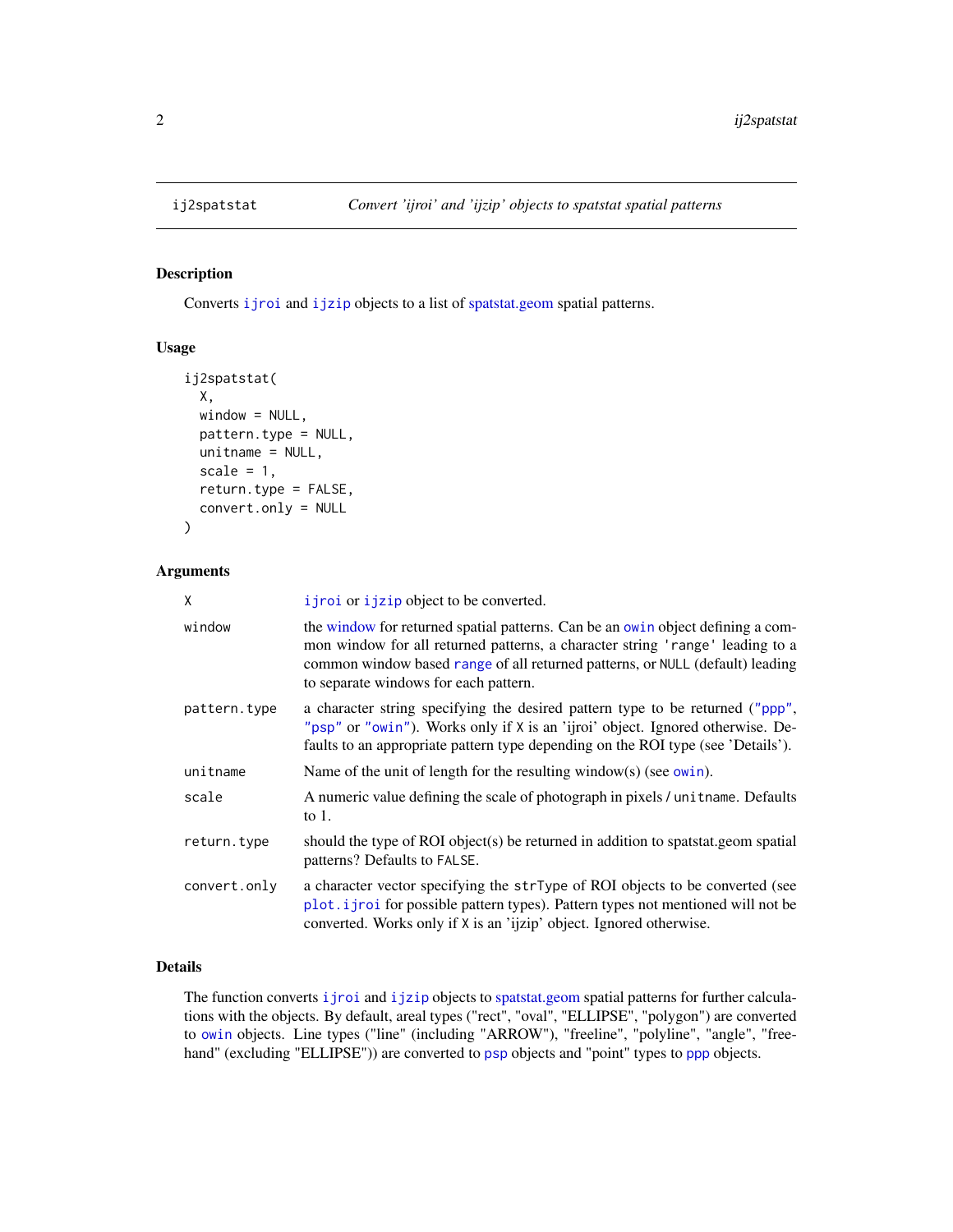#### <span id="page-2-0"></span>plot.ijroi 3

## Value

Returns a list of [spatstat.geom](#page-0-0) patterns of approperiate type (see 'Details'). If return.type = TRUE returns a list with two levels specifying the spatstat.geom pattern and the ROI type.

## Author(s)

Mikko Vihtakari

### See Also

[read.ijroi](#page-6-1) [read.ijzip](#page-7-1)

## Examples

```
file <- file.path(system.file(package = "RImageJROI"), "extdata", "ijroi", "ijzip.zip")
x <- read.ijzip(file)
ij2spatstat(x)
```
<span id="page-2-1"></span>plot.ijroi *Plot ijroi object*

#### Description

Plots ImageJ ROI objects using the ['base' graphics](#page-0-0) package.

## Usage

```
## S3 method for class 'ijroi'
plot(x, add = FALSE, xlab = "", ylab = "", main = "", asp = 1, ...)
```
#### Arguments

| x    | The <i>i</i> jroi object.                                                  |
|------|----------------------------------------------------------------------------|
| add  | Whether to add to an existing plot.                                        |
| xlab | a title for the x axis: title.                                             |
| vlab | a title for the y axis: title.                                             |
| main | an overall title for the plot: title.                                      |
| asp  | numeric defining the aspect ratio $y/x$ : see plot. window. Defaults to 1. |
| .    | Additional parameters.                                                     |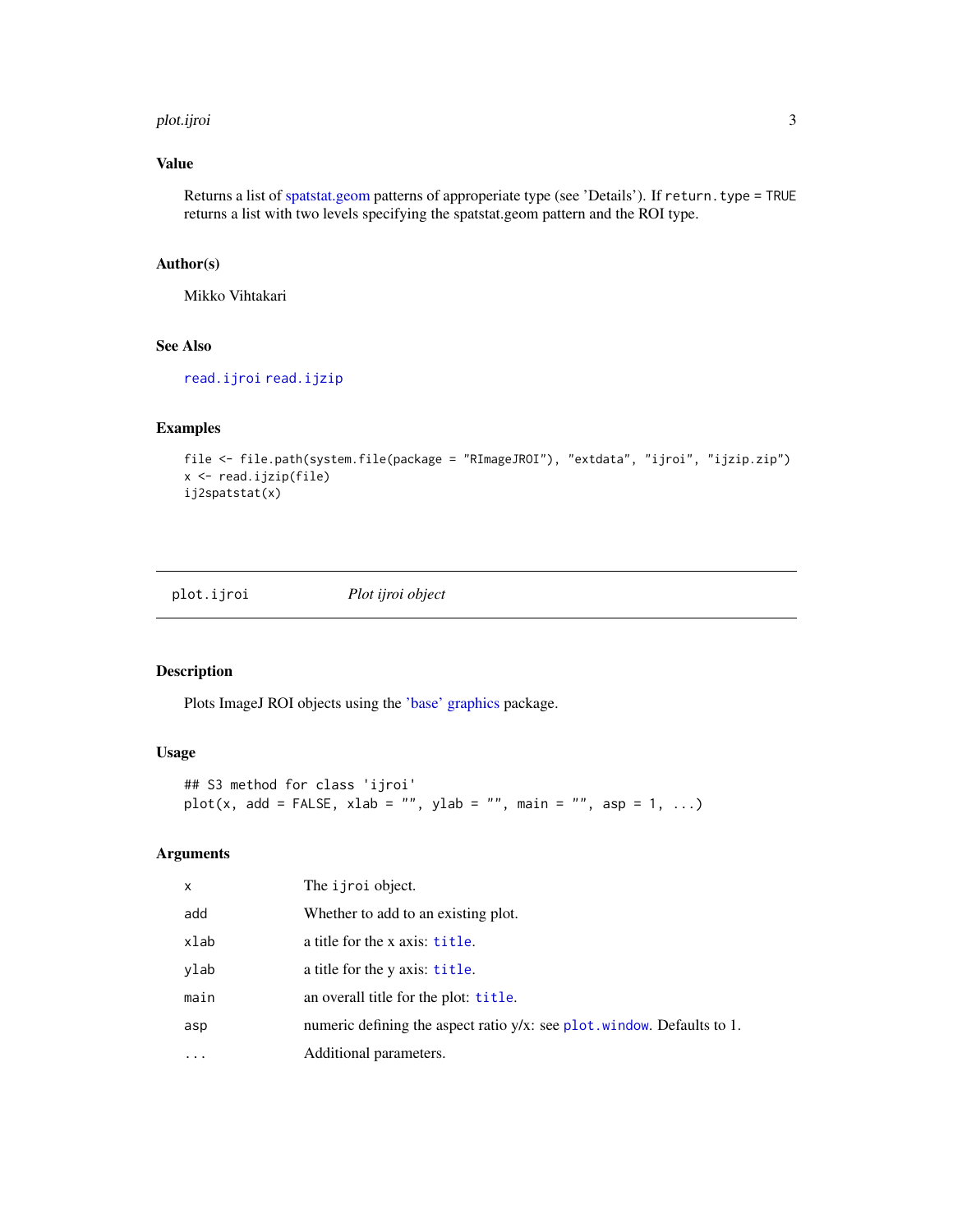#### <span id="page-3-0"></span>Details

ImageJ ROI objects created with following tools are plotted using following graphics commands:

- Rectangle tool ("rect") [rect](#page-0-0). Plotted based on coordinates.
- Oval selections ("oval") [polygon](#page-0-0). Plotted based on equation.
- Freehand selections ("freehand") [lines](#page-0-0). Plotted based on coordinates.
- Elliptical selections ("freehand", "ELLIPSE") [lines](#page-0-0). Plotted based on equation.
- Point Tool and Multi-Point Tool ("point") [points](#page-0-0). Plotted based on coordinates.
- Straight Line ("line") [lines](#page-0-0). Plotted based on coordinates.
- Arrow tool ("line", "ARROW") [arrows](#page-0-0). Plotted based on coordinates. Stroke width passed to [lwd](#page-0-0) argument.
- Segmented Line ("polyline") [lines](#page-0-0). Plotted based on coordinates.
- Freehand Line ("freeline") [lines](#page-0-0). Plotted based on coordinates.

All graphics allow the additional parameters from appropriate functions. Aspect ratio (asp) is 1 by default leading to correct representation of ImageJ objects. If correct representation is not important, set asp = NA to use the R base-graphics default setting.

#### Author(s)

David Sterratt, Mikko Vihtakari

### See Also

[read.ijroi](#page-6-1), [read.ijzip](#page-7-1), [plot.ijzip](#page-4-1)

#### Examples

```
# type 0 'polygon' ROIs are plotted using lines()
file <- file.path(system.file(package = "RImageJROI"), "extdata", "ijroi", "polygon.roi")
x <- read.ijroi(file)
plot(x, col = "red")# type 1 'rect' ROIs are plotted using rect()
file <- file.path(system.file(package = "RImageJROI"), "extdata", "ijroi", "rect.roi")
x <- read.ijroi(file)
plot(x, border = "red")# type 2 'oval' ROIs are plotted using polygon()
file <- file.path(system.file(package = "RImageJROI"), "extdata", "ijroi", "oval.roi")
x <- read.ijroi(file)
plot(x, border = "red")# type 3 'line' ROIs (among others listed in 'details') are plotted using lines()
file <- file.path(system.file(package = "RImageJROI"), "extdata", "ijroi", "line.roi")
x <- read.ijroi(file)
plot(x, col = "red")# type 3 arrows are a subtype of 'line'. Plotted using arrows(). The stroke width is
```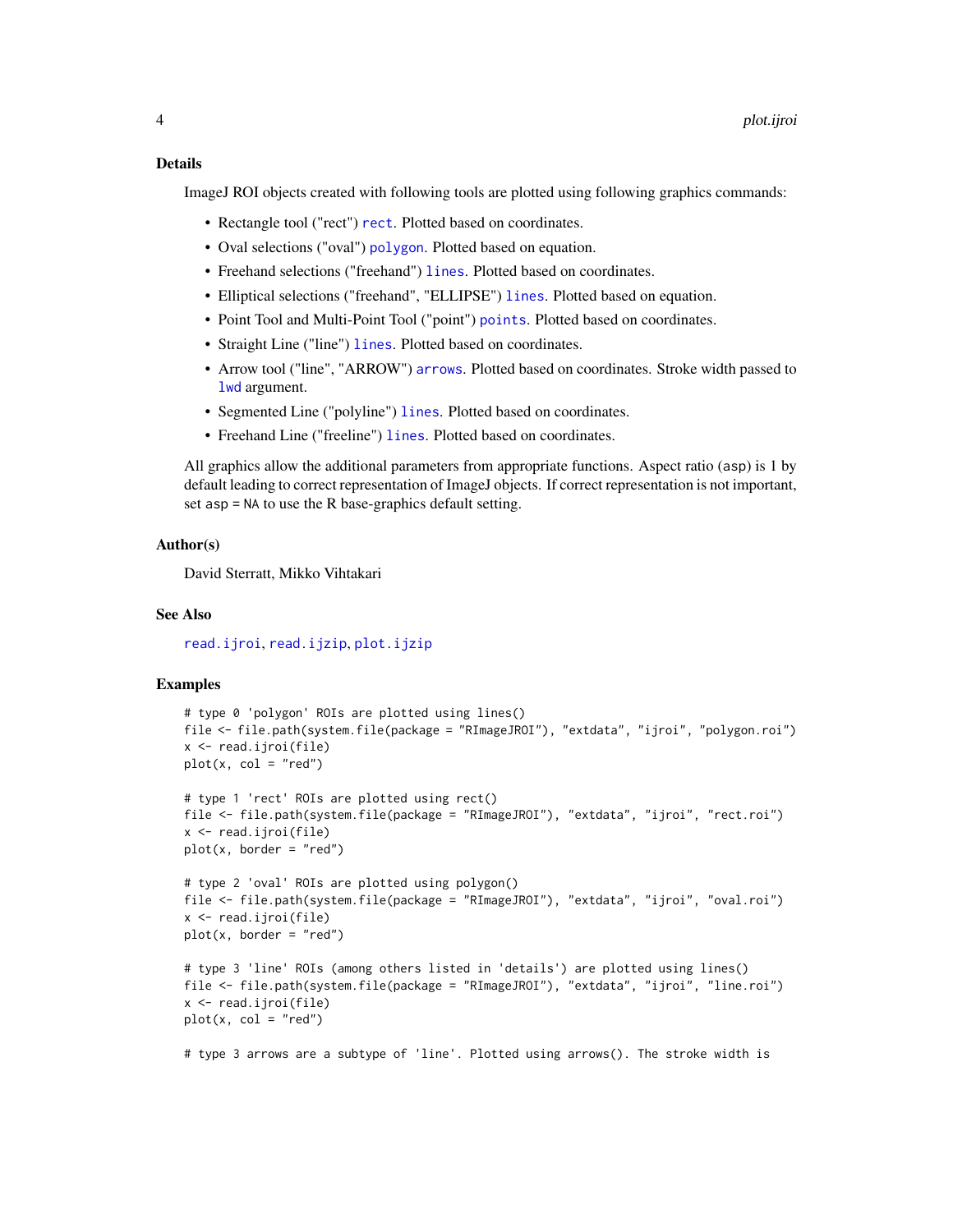```
# carried over. To change width, use lwd argument
file <- file.path(system.file(package = "RImageJROI"), "extdata", "ijroi", "arrow.roi")
x <- read.ijroi(file)
plot(x, col = "red")# type 4 'freeline' ROIs are plotted using lines()
file <- file.path(system.file(package = "RImageJROI"), "extdata", "ijroi", "freehand_line.roi")
x <- read.ijroi(file)
plot(x, col = "red")# type 5 'polyline' ROIs are plotted using lines()
file <- file.path(system.file(package = "RImageJROI"), "extdata", "ijroi", "segmented_line.roi")
x <- read.ijroi(file)
plot(x, col = "red")# type 7 'freehand' selection ROIs are plotted using lines()
file <- file.path(system.file(package = "RImageJROI"), "extdata", "ijroi", "freehand_selection.roi")
x <- read.ijroi(file)
plot(x, col = "red")# type 7 Objects created using 'Elliptical selections' tool are also saved as
# 'freehand', but with subtype 'ELLIPSE'. The coordinates for this type are flawed
# and plotting is done using equation for an ellipse
file <- file.path(system.file(package = "RImageJROI"), "extdata", "ijroi", "elliptical.roi")
x <- read.ijroi(file)
plot(x, border = "red")
lines(x$coords[,1], x$coords[,2]) ## plotted based on coordinates.
# type 10 'point' ROIs are plotted using points()
file <- file.path(system.file(package = "RImageJROI"), "extdata", "ijroi", "multi_point.roi")
x <- read.ijroi(file)
plot(x, col = "red")# If following is shown as a (round) circle, asp = 1
file <- file.path(system.file(package = "RImageJROI"), "extdata", "ijroi", "circle.roi")
x <- read.ijroi(file)
plot(x, border = "red")# text is stored as type 'rect' with subtype 'TEXT'. Currently
# only the outlining rectangle is returned
file <- file.path(system.file(package = "RImageJROI"), "extdata", "ijroi", "text.roi")
x <- read.ijroi(file)
plot(x, border = "red")
```
<span id="page-4-1"></span>plot.ijzip *Plot ijzip object*

#### **Description**

Plots .zip files containing ImageJ ROI objects using the ['base' graphics](#page-0-0) package.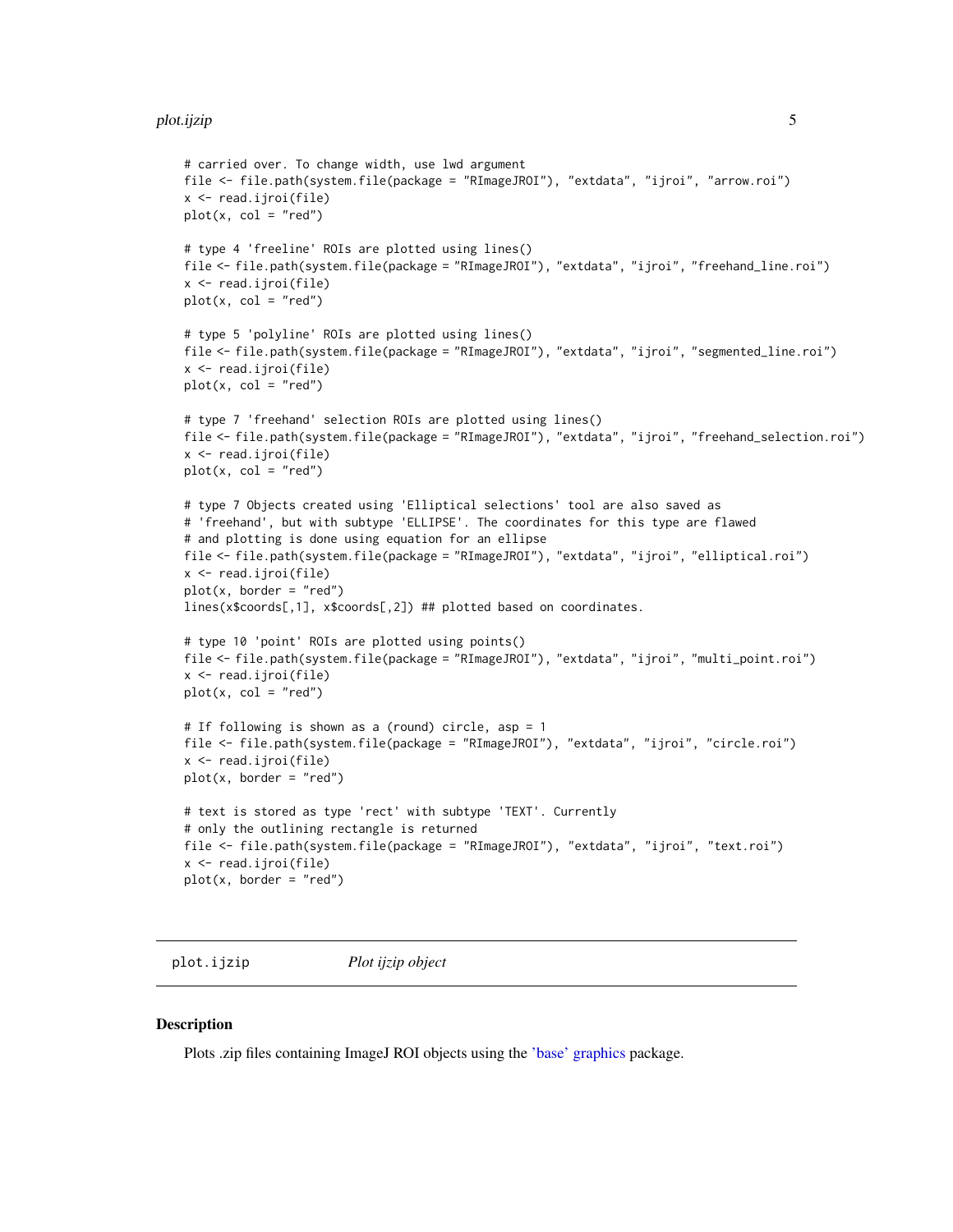#### <span id="page-5-0"></span>Usage

```
## S3 method for class 'ijzip'
plot(x, add = FALSE, xlab = "", ylab = "", main = "", asp = 1, ...)
```
## Arguments

| x        | The i jzip object.                                                         |
|----------|----------------------------------------------------------------------------|
| add      | Whether to add to an existing plot.                                        |
| xlab     | a title for the x axis: see title.                                         |
| vlab     | a title for the y axis: see title.                                         |
| main     | an overall title for the plot: see title.                                  |
| asp      | numeric defining the aspect ratio $y/x$ : see plot. window. Defaults to 1. |
| $\cdots$ | Arguments to be passed to methods, such as graphical parameters (see par). |

#### Details

The function loops [plot.ijroi](#page-2-1) plotting function over all elements in x. See plot.ijroi for further details.

## Author(s)

Mikko Vihtakari, David Sterratt

## See Also

[read.ijzip](#page-7-1), [plot.ijroi](#page-2-1)

## Examples

```
file <- file.path(system.file(package = "RImageJROI"), "extdata", "ijroi", "ijzip.zip")
x <- read.ijzip(file)
plot(x)
```
print.ijroi *Print* ijroi *objects*

## Description

Print ijroi objects

#### Usage

```
## S3 method for class 'ijroi'
print(x, all = FALSE, ...)
```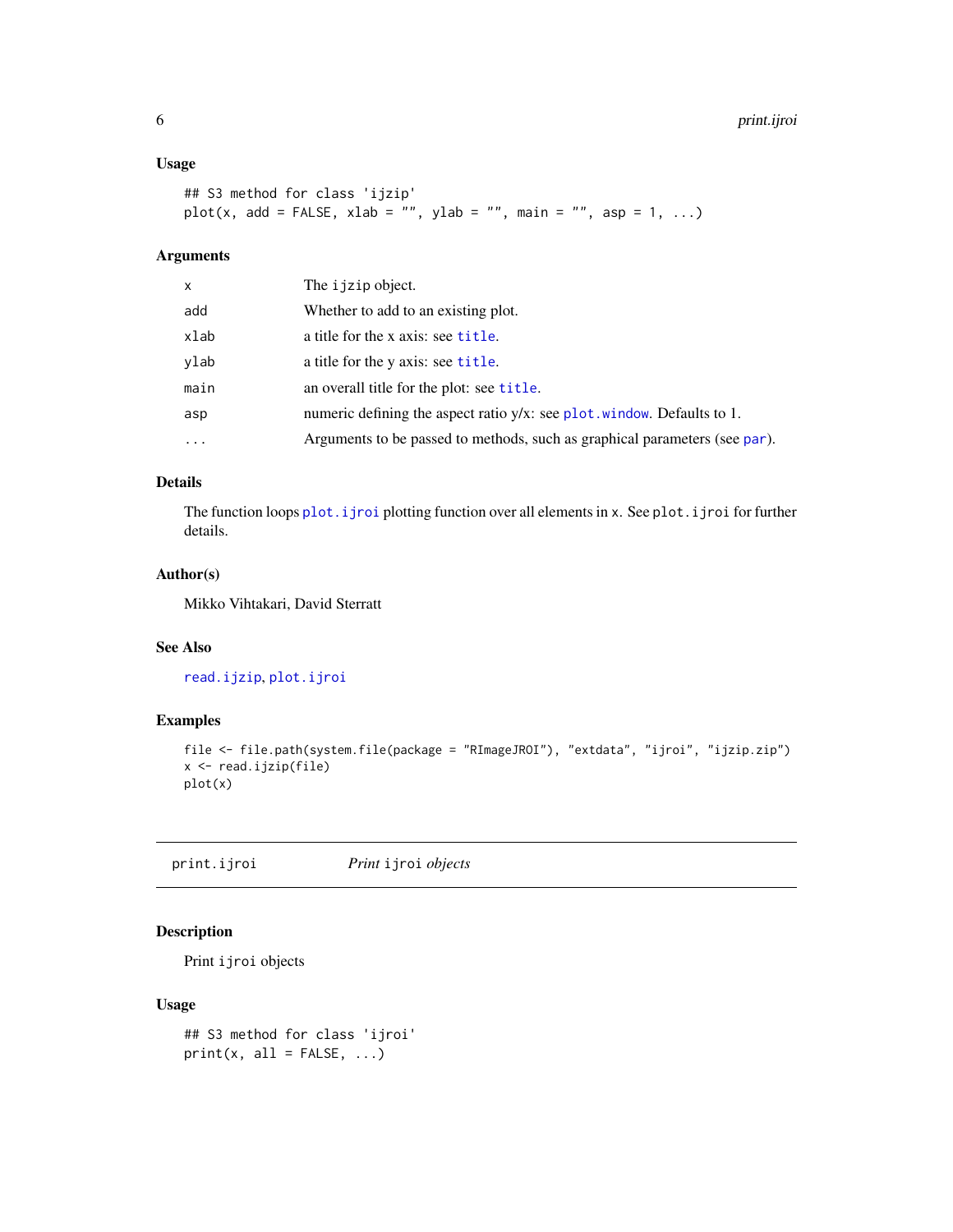#### <span id="page-6-0"></span>read.ijroi 7

## Arguments

| x       | i j roi object to be printed.                                                                                                               |
|---------|---------------------------------------------------------------------------------------------------------------------------------------------|
| a11     | logical indicating whether to print all information from ijroi object as opposed<br>to a subset of relevant information. Defaults to FALSE. |
| $\cdot$ | further arguments passed to <b>print</b> .                                                                                                  |

## Author(s)

Mikko Vihtakari, David Sterratt

#### See Also

[read.ijroi](#page-6-1)

<span id="page-6-1"></span>read.ijroi *Read an ImageJ ROI file*

## Description

Read an ImageJ ROI file. This returns a structure containing the ImageJ data.

## Usage

read.ijroi(file, verbose = FALSE)

## Arguments

| file    | Name of ImageJ ROI file to read |
|---------|---------------------------------|
| verbose | Whether to report information   |

#### Value

A structure of class ijroi containing the ROI information

## Author(s)

David Sterratt

## See Also

[plot.ijroi](#page-2-1) for plotting single ROI objects.

[read.ijzip](#page-7-1) for reading several ROI objects from .zip files.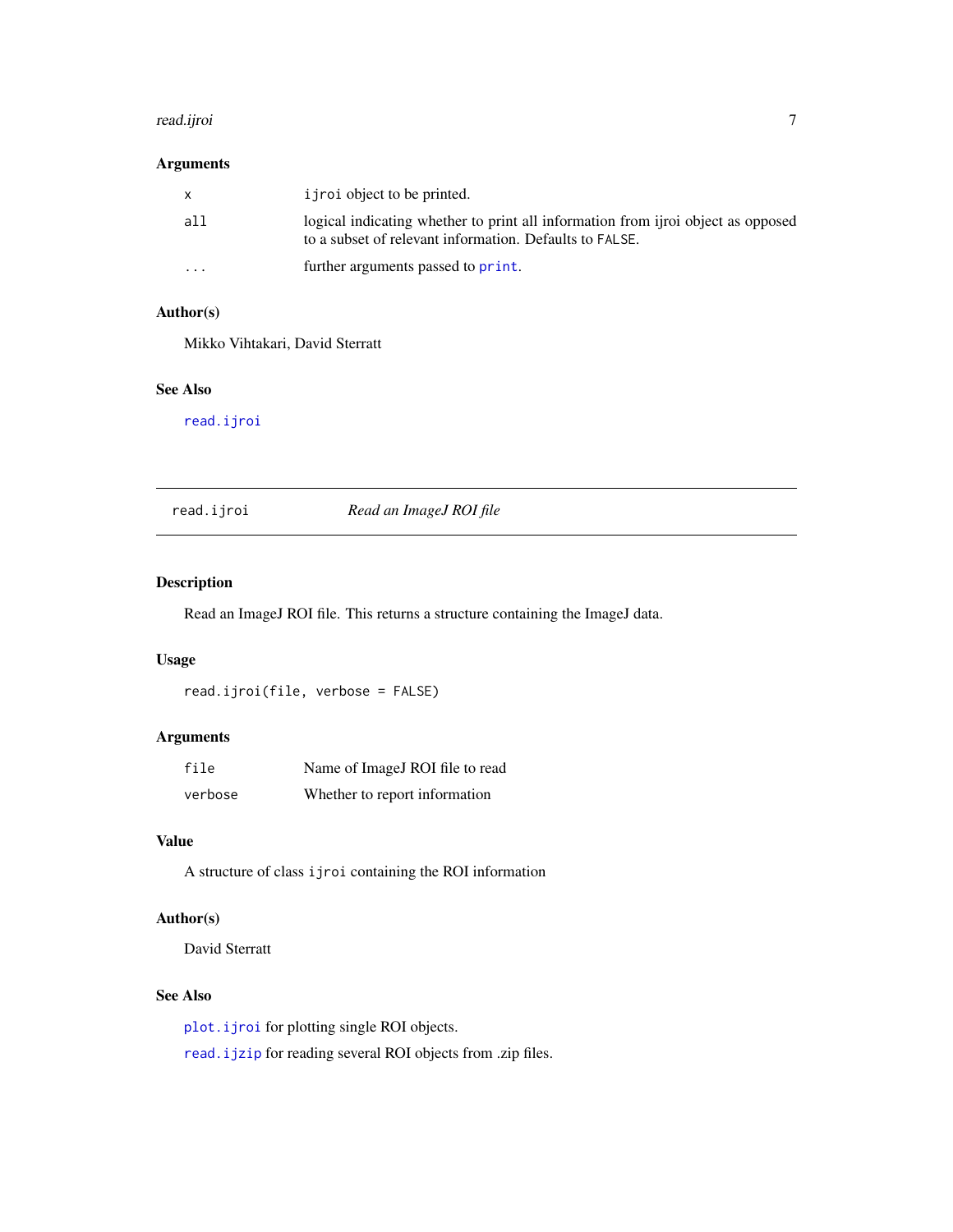#### Examples

```
library(png)
path <- file.path(system.file(package = "RImageJROI"), "extdata", "ijroi")
im <- as.raster(readPNG(file.path(path, "imagej-logo.png")))
plot(NA, NA, xlim=c(0, ncol(im)), ylim=c(nrow(im), 0), asp=1)
rasterImage(im, 0, nrow(im), ncol(im), 0, interpolate=FALSE)
r <- read.ijroi(file.path(path, "rect.roi"))
plot(r, TRUE)
r <- read.ijroi(file.path(path, "polygon.roi"))
plot(r, TRUE)
r <- read.ijroi(file.path(path, "oval.roi"))
plot(r, TRUE)
```
<span id="page-7-1"></span>

read.ijzip *Read ImageJ zip file containing several ROI files*

#### Description

A wrapper function, which reads a zip file containing ImageJ ROI files using [read.ijroi](#page-6-1) function.

#### Usage

```
read.ijzip(file, names = TRUE, list.files = FALSE, verbose = FALSE)
```
## Arguments

| file       | zip file containing a collection of ImageJ ROI files                                                                                                                                                        |
|------------|-------------------------------------------------------------------------------------------------------------------------------------------------------------------------------------------------------------|
| names      | Logical, indicating whether the ROI file names should be used as names for the<br>elements in the list (see Return). If FALSE a sequence of names specifying the<br>type of ROI is automatically generated. |
| list.files | logical, indicating whether a data.frame of ROI files in file should be returned<br>instead of a list of results. Defaults to FALSE. If TRUE equals to unzip (file, list<br>$=$ TRUE).                      |
| verbose    | Whether to report information (see read, i jroi).                                                                                                                                                           |

#### Value

An object of class ijzip containing a list of the coordinates and types of ImageJ ROIs. Each element is named after option specified in names.

#### Author(s)

Mikko Vihtakari

## See Also

[read.ijroi](#page-6-1), [plot.ijzip](#page-4-1).

<span id="page-7-0"></span>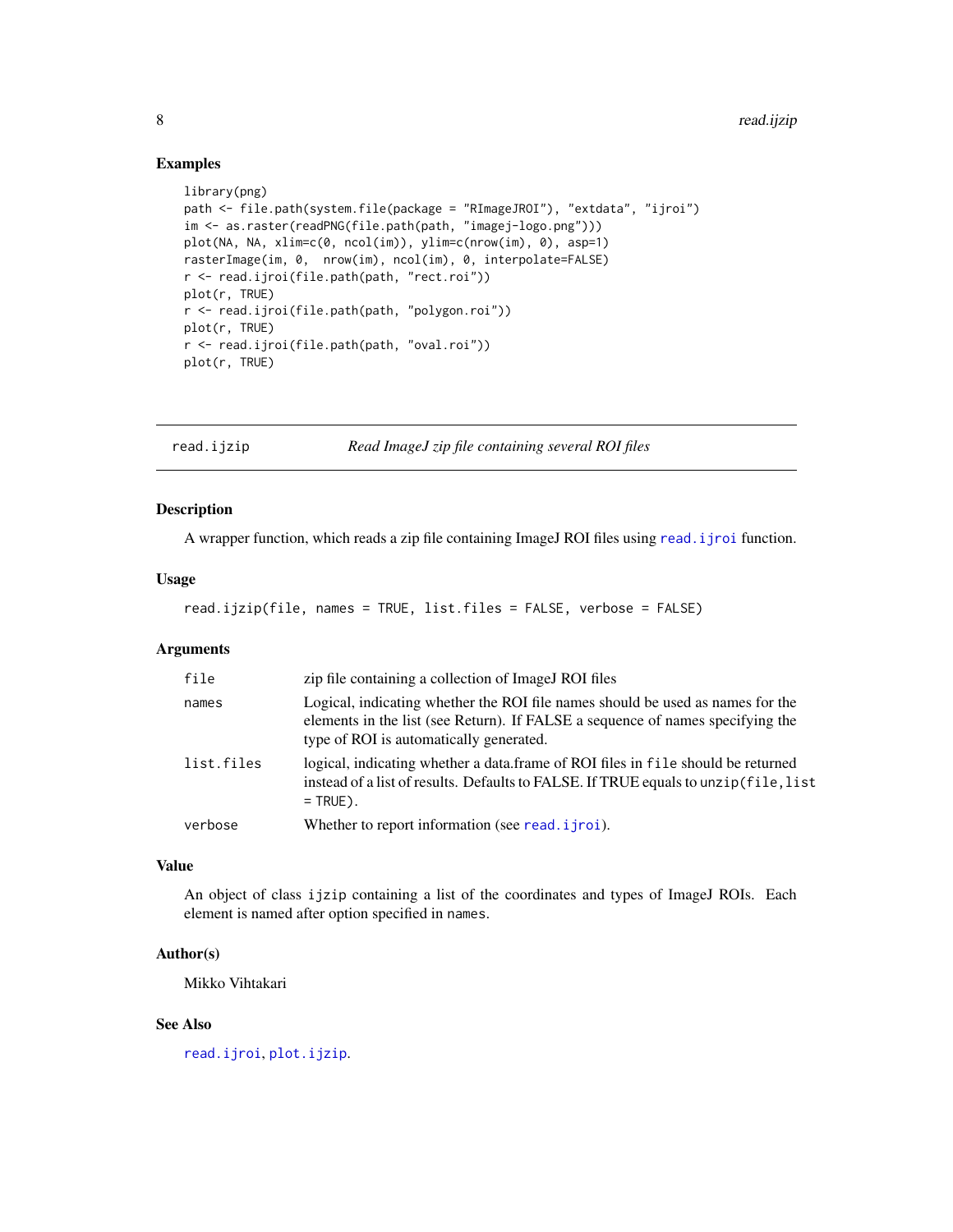## <span id="page-8-0"></span>RImageJROI 9

## Examples

```
file <- file.path(system.file(package = "RImageJROI"), "extdata", "ijroi", "ijzip.zip")
x <- read.ijzip(file)
plot(x)
```
RImageJROI *Read ImageJ Region of Interest (ROI) files*

## Description

Provides functions to read ImageJ (http://imagej.nih.gov/ij/) Region of Interest (ROI) files, to plot the ROIs and to convert them as spatstat (http://spatstat.org/) spatial patterns.

## Details

ImageJ ROI objects can be read to R using [read.ijroi](#page-6-1) and [read.ijzip](#page-7-1) functions. The objects can be plotted using generic [plot](#page-2-1) command and converted to [spatstat.geom](#page-0-0) spatial patterns by using [ij2spatstat](#page-1-1) function.